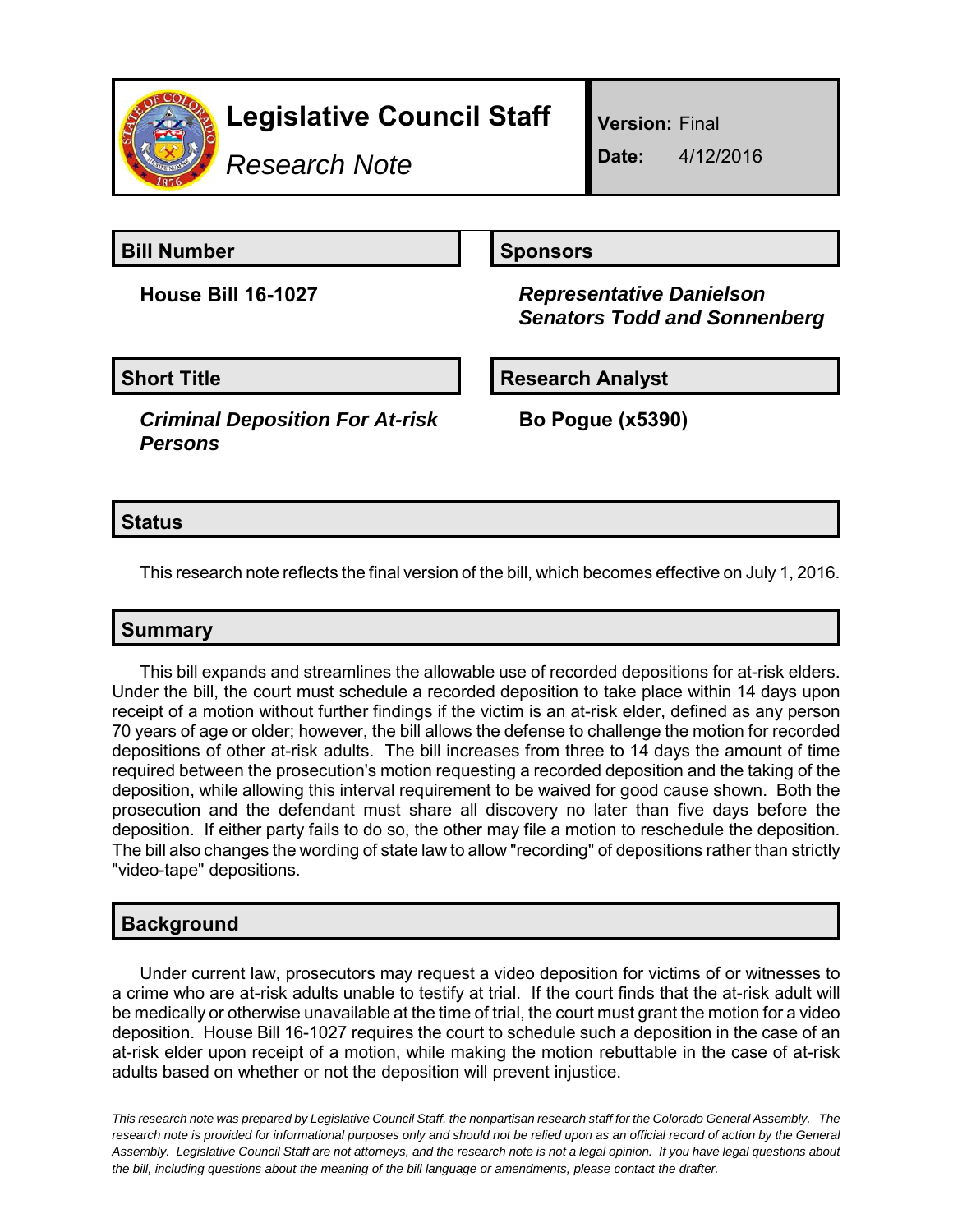Colorado law levies more severe penalties for crimes against at-risk adults. The General Assembly has recognized that the at-risk population is more vulnerable to and disproportionately damaged by crime, and that this population is not as physically or emotionally equipped to protect themselves or aid in their own security as the non-at-risk population. "At-risk adult" is defined by state law as a person who is 70 years of age or older, or a person who is 18 years of age or older with one of the following disabilities:

- impairment due to the loss or permanent loss of use of a hand or foot, or due to blindness or the permanent impairment of vision of both eyes to such a degree as to constitute virtual blindness;
- $\cdot$  inability to walk, see, hear, or speak;
- inability to breathe without mechanical assistance;
- an intellectual and developmental disability;
- mental impairment; or
- receipt of care and treatment for a development disability.

Committing certain crimes against at-risk populations results in an increase in sentence by one level. For instance, an applicable crime that would normally be a class 5 felony would be a class 4 felony if committed against an at-risk person. Crimes that carry a higher penalty when committed against an at-risk adult are:

- criminally negligent conduct resulting in death, serious bodily injury, or bodily injury;
- first, second, or third degree assault;
- $\bullet$  robbery;
- $\cdot$  theft, or theft while acting in a position of trust;
- caretaker neglect, or knowingly acting in a manner likely to be injurious to physical or mental welfare;
- sexual assault, first degree sexual assault, second degree sexual assault, or unlawful sexual contact; and
- sexual assault on a client by a psychotherapist.

Crimes that carry a higher penalty when committed against an at-risk elder are:

- $\cdot$  theft, or theft while acting in a position of trust;
- caretaker neglect, or knowingly acting in a manner likely to be injurious to physical or mental welfare; and
- criminal exploitation.

Certain legal privileges are not available in cases where an at-risk adult is the victim, including excluding or refusing testimony based on spousal, attorney-client, clergy-parishioner, physician-patient, or psychologist-patient privilege. Cases involving crimes against at-risk adults take precedence before the court, and the judge is to hear these cases as soon as possible after they are filed. Practitioners of a number of professions, such as medical professionals, first responders, caretakers, and banking professionals, are required to report suspected elder abuse or exploitation to law enforcement within 24 hours after observing evidence of the abuse or exploitation.

## **House Action**

*House Judiciary Committee (March 3, 2016).* At the hearing, representatives of prosecutors, senior organizations, the Denver Regional Council of Governments, the Arc of Colorado, and the Attorney General's Office testified in support of the bill. A victim of elder abuse also testified in